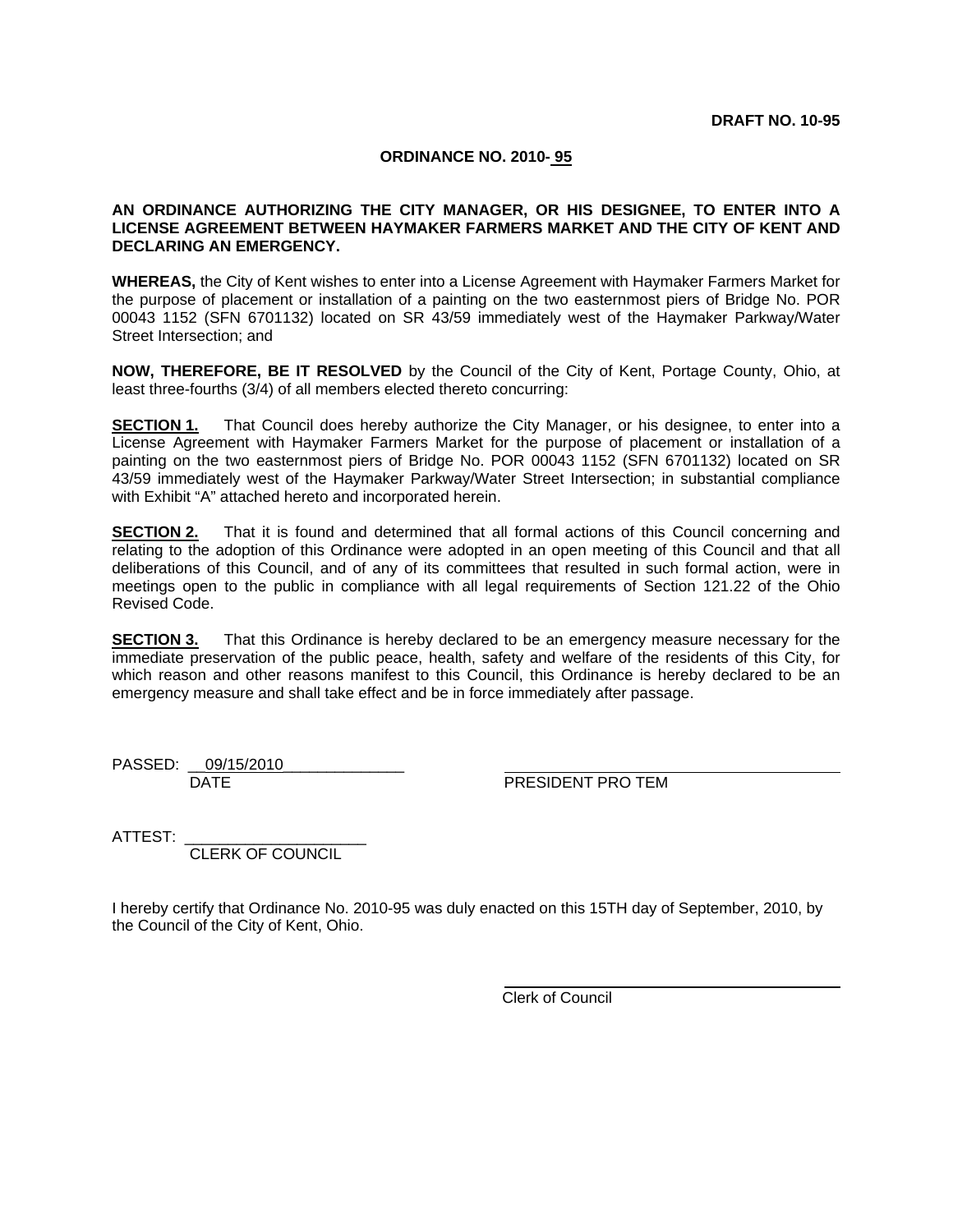### **CITY OF KENT, OHIO LICENSE AGREEMENT**

 THIS AGREEMENT is made by and between the CITY OF KENT, OHIO, hereinafter called "City" and Haymaker Farmers Market (HFM Inc.), hereinafter called the "Licensee."

 The City is required to maintain Haymaker Parkway per its agreement with the Ohio Department of Transportation, hereinafter known as the "Property." For and in consideration of the covenants, conditions, agreements and stipulations of the License expressed herein, the City does hereby agree the Property may be used by the Licensee for the purpose as outlined in Part 1 below, in accordance with the laws and Charter of the City of Kent. The Property is more particularly described in the attached exhibit listed below.

Exhibit "A" – Site plan showing exact area being leased.

The parties hereto covenant and agree as follows:

## **1. NATURE OF INTEREST:**

 $\overline{a}$ 

The Licensee understands that by issuing this license, the City has merely granted the Licensee the right to place a mural on two piers and this license does not grant or convey to the Licensee any interest in the Property.

## **2. USE:**

**2.1** The Property shall be used for the purpose of: Placement or installation of a painting on the two easternmost piers of Bridge No. POR 00043 1152 (SFN 6701132) located on SR 43/59 immediately west of the Haymaker Parkway/Water Street Intersection

and for no other purpose.

**2.2** No structural alterations may be made to the City's property without the express written permission of the City of Kent, Director of Public Service.

## **3. TERM:**

The City does hereby agree the Property may be used by the Licensee for a term of one (1) year commencing on \_\_\_\_\_\_\_\_\_\_\_\_\_, 2010, and ending on  $\Box$ , 2011 unless terminated earlier by either party. This license will automatically renew yearly unless one (1) month before expiration either party notifies the other of its intention to terminate per Paragraph 1.

## **4. NECESSARY LICENSES AND PERMITS:**

**4.1** Licensee shall be licensed to do business in the State of Ohio and City of Kent, and upon request, Licensee shall demonstrate to the City that any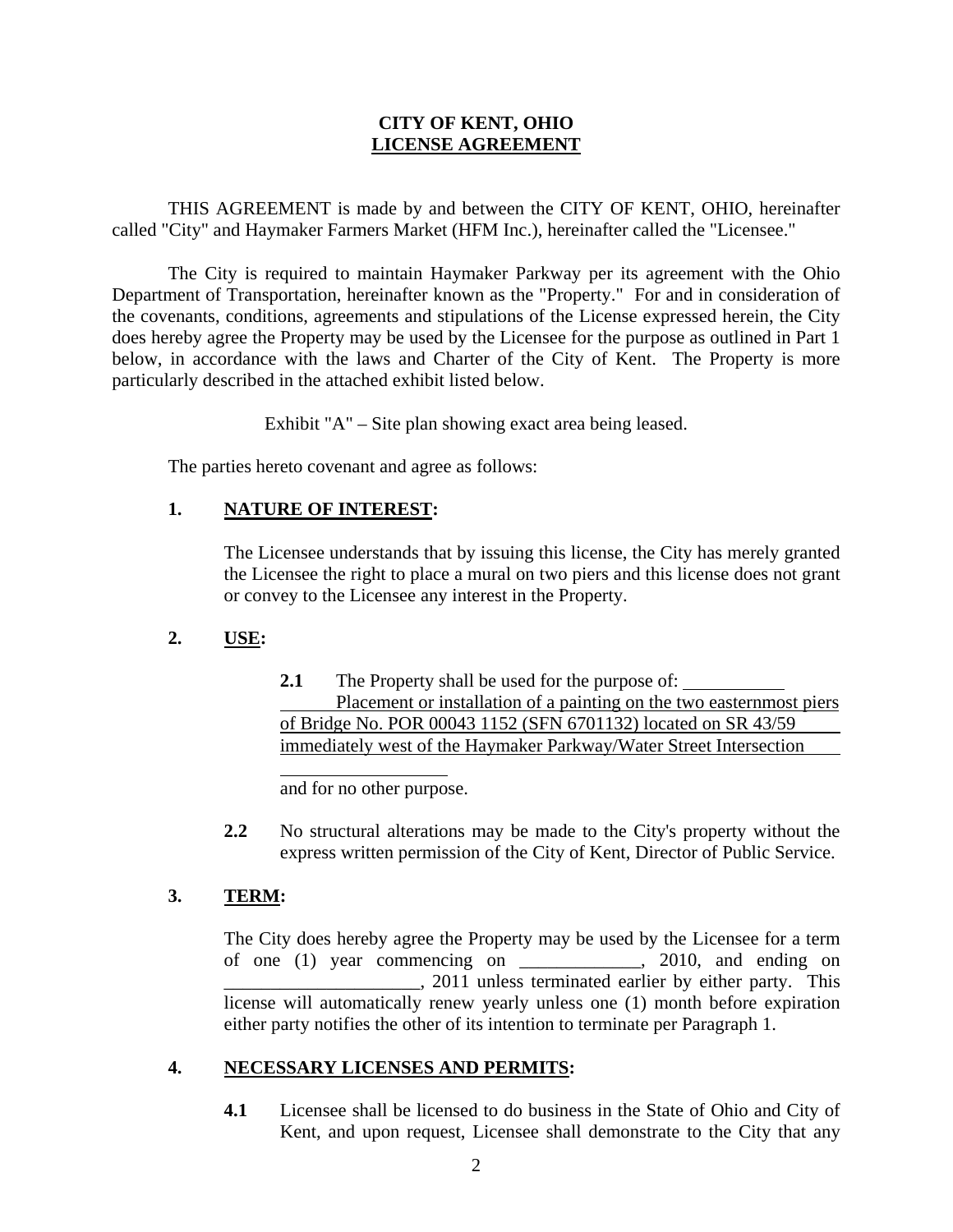and all such licenses are in good standing. Correspondence shall be addressed as follows:

All correspondence to the City shall be addressed: Service Director City of Kent 930 Overholt Road Kent, Ohio 44240

All correspondence to the Licensee shall be addressed:

**4.2** Licensee shall secure all necessary permits required in connection with the use of the Property and shall comply with all federal, state and local statutes, ordinances, rules, or regulations which may affect, in any respect, Licensee's use of the Property. Licensee shall, prior to the commencement of any work, obtain and thereafter maintain, at its sole cost and expense, all licenses, permits, etc., required by law with respect to its business use of the Property.

## **5. STORAGE AND VENDING:**

 $\overline{a}$ 

 $\overline{a}$ 

 $\overline{a}$ 

 $\overline{a}$ 

No storage of materials or supplies of any nature will be permitted on the Property except as directly related to the agreed business use of the Property.

## **6. TAXES:**

Licensee agrees to be responsible for and to timely pay all taxes and/or assessments that may be legally assessed on Licensee's interest, or on any improvements placed by Licensee on said Property, during the continuance of the license hereby created, including any real estate taxes. The Licensee must provide written notice to the City, at the address referenced in Paragraph 4.1, within thirty (30) days of payment of all taxes and/or assessments.

## **7. DIRECTOR OF PUBLIC SERVICE TO ACT FOR CITY:**

The granting of this permit shall not be construed as an abridgment or waiver of any rights which the Director of Public Service has in exercising his jurisdictional powers over the City highway system. The City Director of Public Service shall act for and on behalf of the City of Kent in the issuance of and carrying out the provisions of this permit.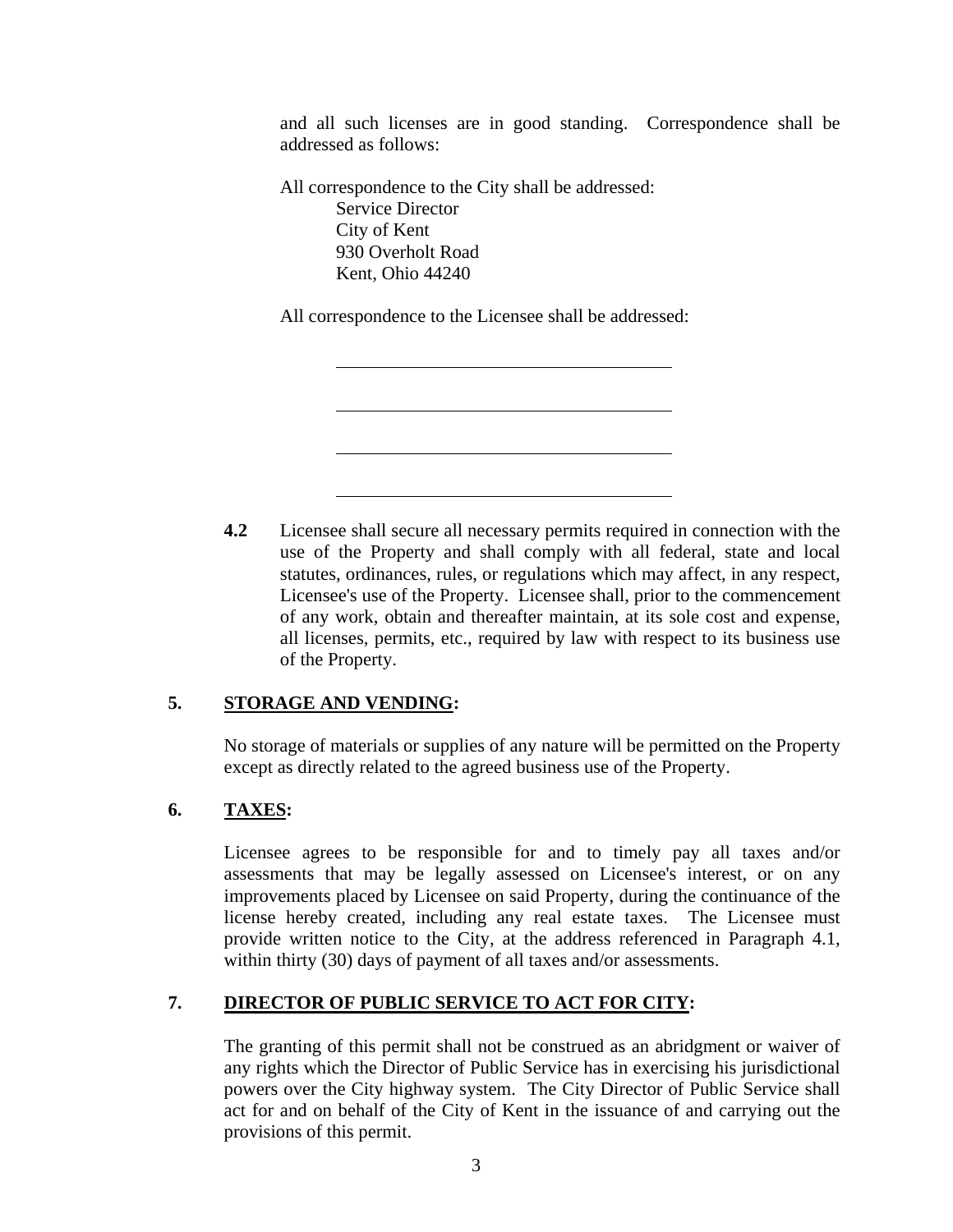# **8. CITY USE OF PROPERTY:**

If for any reason the Director of Public Service or his duly appointed representative deems it necessary to order the removal, reconstruction, relocation or repair of the Licensee's changes to the City's property, then said removal, reconstruction, relocation or repair shall be promptly undertaken at the sole expense of the Licensee's thereof. Failure on the part of the Licensee to conform to the provisions of this permit will be cause for suspension, revocation or annulment of this permit, as the Director of Public Service deems necessary.

# **9. MAINTENANCE OF PROPERTY:**

Licensee shall, at its sole expense, keep and maintain the Property free of all weeds, debris, and flammable materials of every description, and at all times in an orderly, clean, safe, and sanitary condition consistent with neighborhood standards. A high standard of cleanliness, consistent with the location of the area as an adjunct of the City, will be required. Defoliant, noxious, or hazardous materials or chemicals shall not be used or stored on the Property.

## **10. MAINTENANCE OF IMPROVEMENTS:**

- **10.1** Licensee, at Licensee's own cost and expense, shall maintain all of his/her improvements to the Property. Licensee shall take all steps necessary to effectively protect the Property from damage incident to the Licensee's use of such Property, all without expense to the City.
- **10.2** Licensee shall be liable to, and shall reimburse the City for, any damage to City owned property that in any way results from or is attributable to the use of said Property by the Licensee or any person entering upon the same with the consent of the Licensee, expressed or implied.

## **11. HOLD HARMLESS:**

Licensee shall occupy and use Property at its own risk and expense and shall save the City and the State of Ohio, its officers, agents, and employees, harmless from any and all claims for damage to property, or injury to, or death of, any person, entering upon same with Licensee's consent, expressed or implied, caused by any acts or omissions of the Licensee.

## **12. INSURANCE:**

**12.1** At the time of the execution of this Agreement, Licensee shall, at its own expense, take out and keep in force during the terms of this Agreement: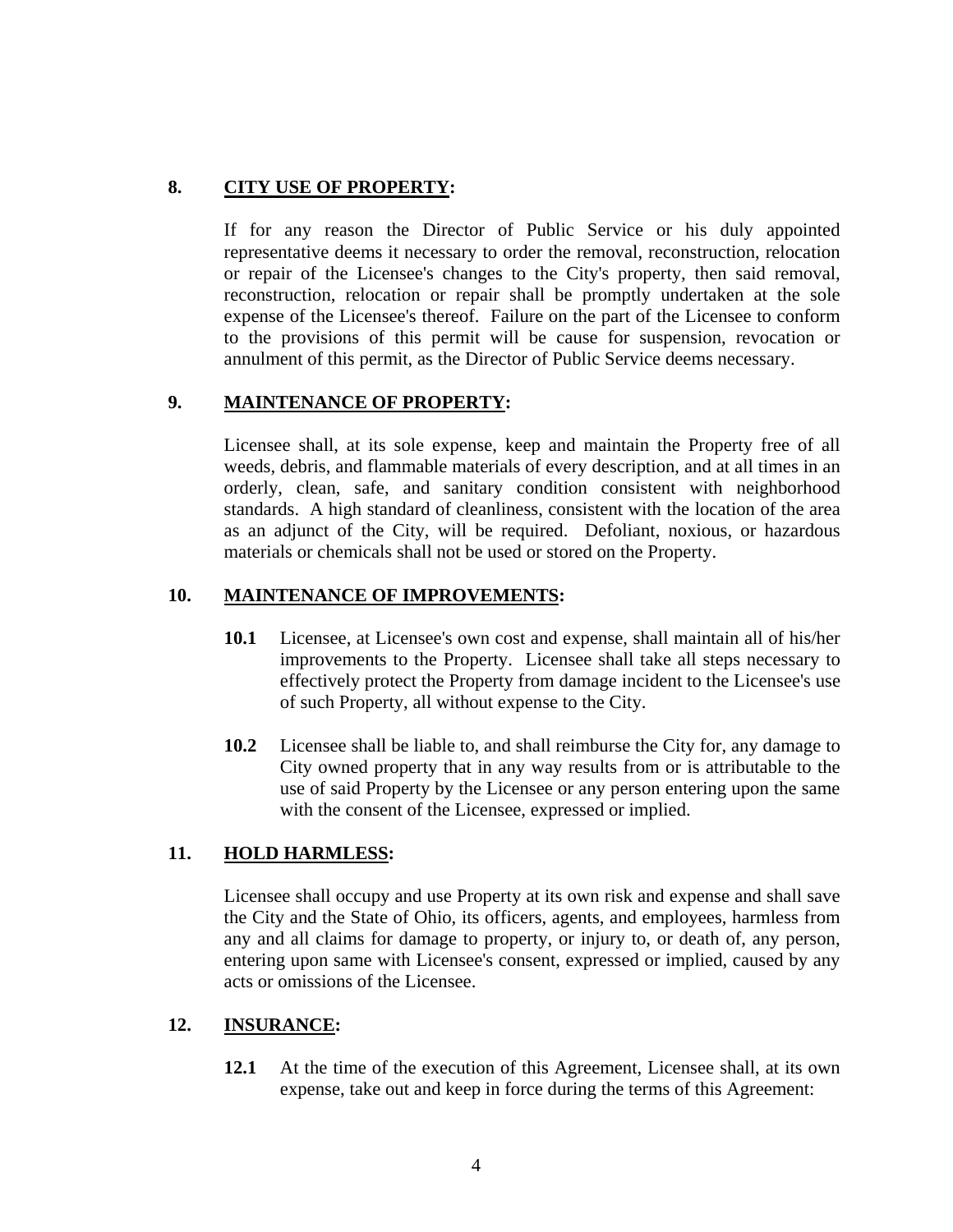**(a)** Liability insurance, in a company or companies to be approved by the City to protect against any liability to the public incident to the use of, or resulting from injury to, or death of, any person occurring in or about, the Property, in the amount of not less than *Five Hundred Thousand Dollars (\$500,000.00)*, to indemnify against the claim of one person, and in the amount of not less than *One Million Dollars (\$1,000,000.00)* against the claims of two (2) or more persons resulting from any one (1) accident.

**(b)** Property damage or other insurance in a company or companies to be approved by the City to protect Licensee, and the City against any and every liability incident to the use of or resulting from any and every cause occurring in, or about, the Property, including any and all liability of the Licensee, in the amount of not less than *One Hundred Thousand Dollars (\$100,000.00)*. Said policies shall inure to the contingent liabilities, if any, of the Licensee and the City, and shall obligate the insurance carriers to notify Licensee and the City, in writing, not less than thirty (30) days prior to cancellation thereof, or any other change affecting the coverage of the polices. If said policies contain any exclusion concerning property in the care, custody or control of the insured, an endorsement shall be attached thereto stating that such exclusion shall not apply with regard to any liability of the Licensee and the City.

**12.2** A copy of the "Certificate of Insurance" will be submitted to the City at the time of execution of license and annually thereafter.

### **13. MODIFICATION:**

The terms of this Agreement may be modified upon agreement of the parties.

### **14. REVOCATION AND TERMINATION:**

- **14.1** The City may revoke this license at any time. The Licensee may terminate this Agreement at any time.
- **14.2** In the event this license is revoked or the Agreement is terminated the Licensee will peaceably and quietly leave, surrender, and yield up to the City the Property. The Property will be restored to its previous condition at the expense of the Licensee and no costs for removal will be reimbursed by the City.
- **14.3** Upon revocation of the license or upon termination or expiration of Agreement, any personal property, or other appurtenances, including all footings, foundations, and utilities, placed on the City property will be removed by Licensee. If any such appurtenances are not so removed after ninety (90) days written notice from the City to the Licensee, the City may proceed to remove the same and to restore the Property and the Licensee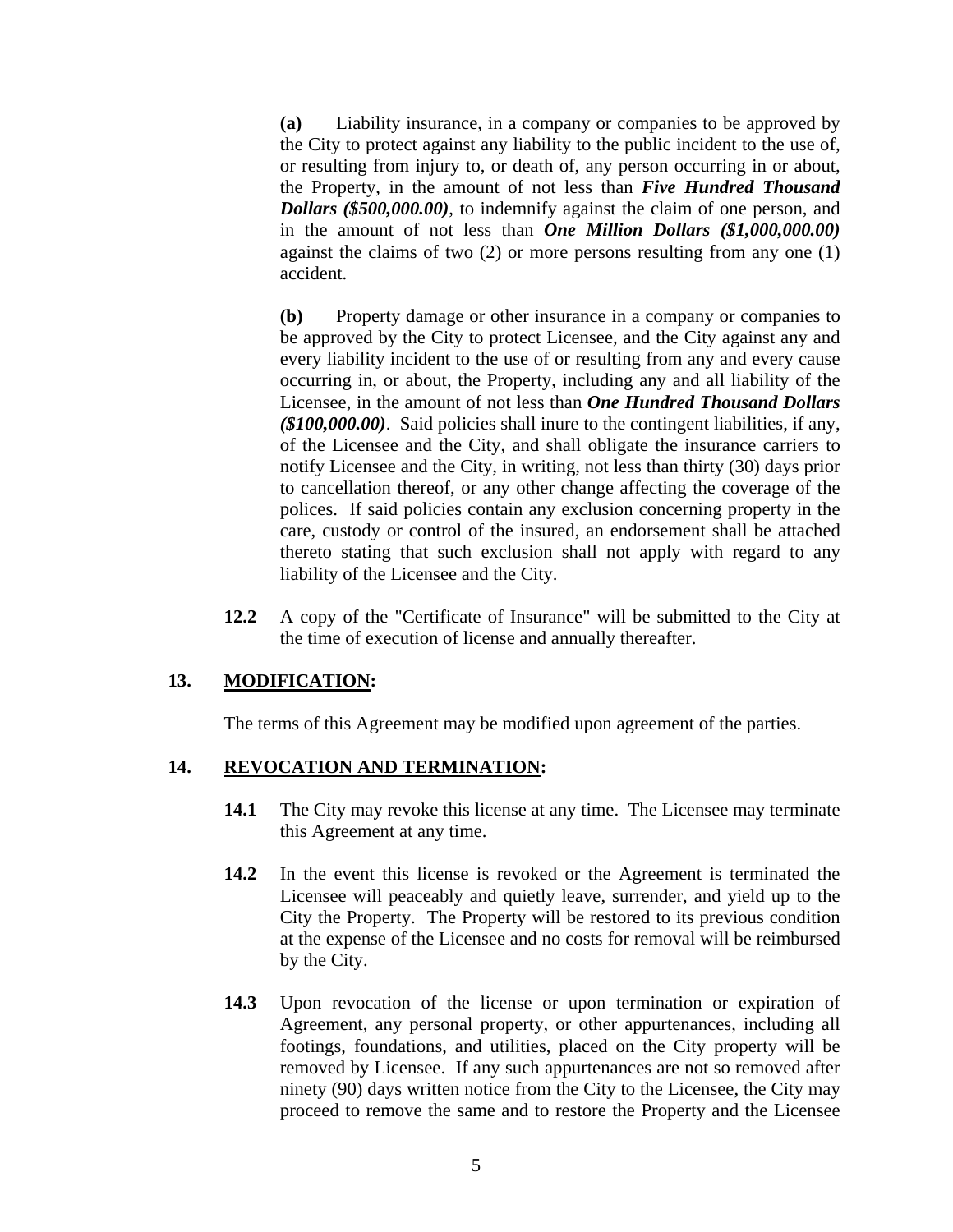will pay the City, on demand, the reasonable cost and expense of such removal and restoration.

## **15. RELOCATION:**

\_\_\_\_\_\_\_\_\_\_\_\_\_\_\_\_\_\_\_\_\_\_\_\_\_\_\_\_\_\_\_\_\_\_\_

\_\_\_\_\_\_\_\_\_\_\_\_\_\_\_\_\_\_\_\_\_\_\_\_\_\_\_\_\_\_\_\_\_\_\_

A Licensee who licenses property from the City shall not be eligible for relocation payments.

 IN WITNESS WHEREOF, this Agreement has been executed in duplicate by the parties hereto as of the date herein last written below. Licensee acknowledges receipt of a copy of this Agreement and agrees to comply with the provisions herein contained.

\_\_\_\_\_\_\_\_\_\_\_\_\_\_\_\_\_\_\_\_\_\_\_\_\_\_\_\_\_\_\_\_\_\_\_\_ \_\_\_\_\_\_\_\_\_\_\_\_\_\_\_\_\_\_\_\_\_\_\_\_\_\_\_\_\_\_\_\_\_\_\_

\_\_\_\_\_\_\_\_\_\_\_\_\_\_\_\_\_\_\_\_\_\_\_\_\_\_\_\_\_\_\_\_\_\_\_\_\_\_\_\_\_\_\_\_\_\_\_\_\_\_\_\_\_\_\_\_\_\_\_\_\_\_\_\_\_\_\_\_\_\_\_\_\_\_\_\_\_

**LICENSEE(S):**

Signature Signature Signature

Mailing Address

Telephone

Date

# **CITY OF KENT, OHIO**

Director of Public Service Date

\_\_\_\_\_\_\_\_\_\_\_\_\_\_\_\_\_\_\_\_\_\_\_\_\_\_\_\_\_\_\_\_\_\_\_\_ \_\_\_\_\_\_\_\_\_\_\_\_\_\_\_\_\_\_\_\_\_\_\_\_\_\_\_\_\_\_\_\_\_\_\_

## **APPROVED AS TO FORM:**

James R. Silver, Law Director City of Kent

\_\_\_\_\_\_\_\_\_\_\_\_\_\_\_\_\_\_\_\_\_\_\_\_\_\_\_\_\_\_\_\_\_\_\_\_\_\_\_